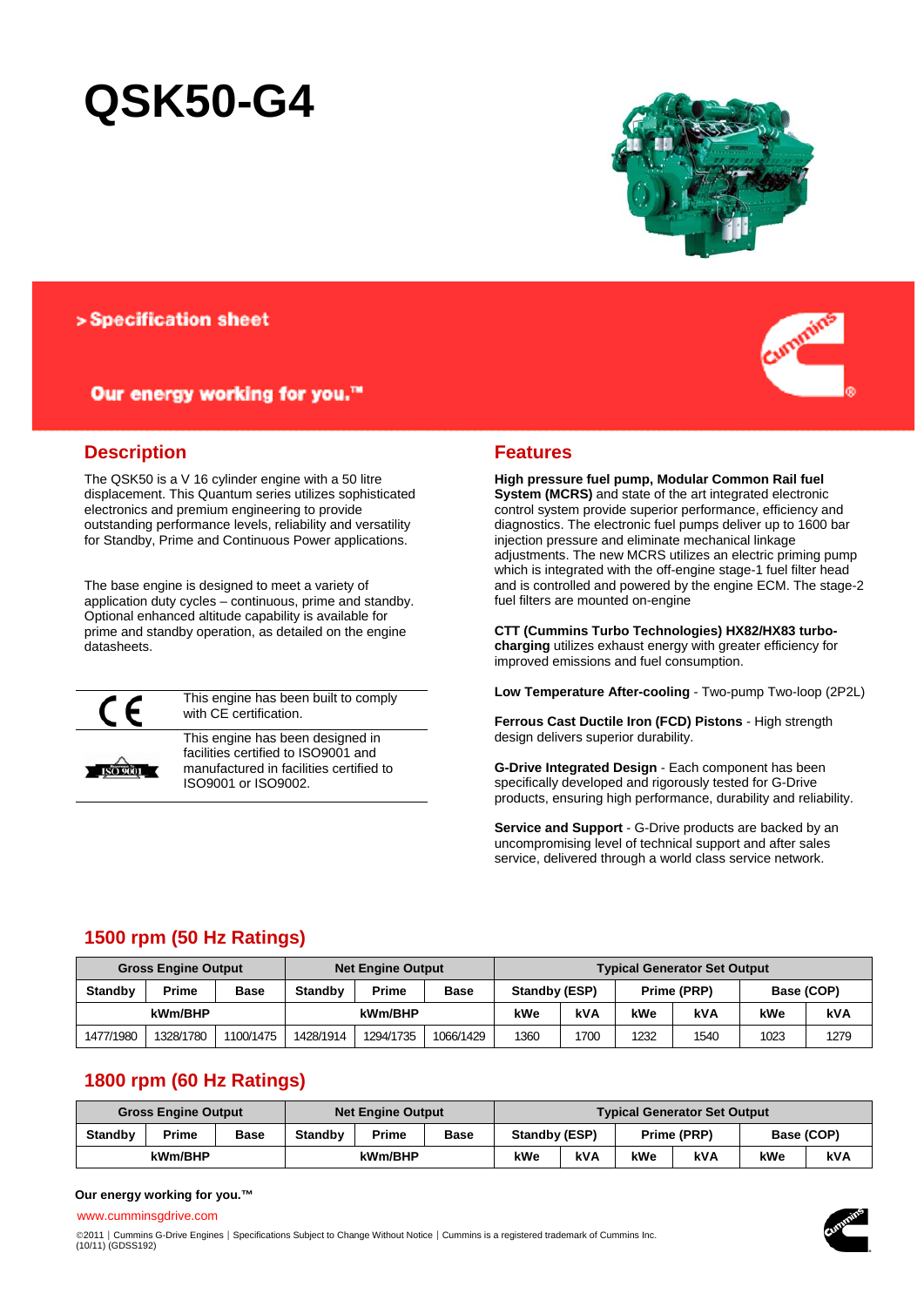| 1656/2220 | 1470/1971 | 1223/1640 | 1601/2147 | 1432/1920 | 1185/1589 | 1500 | 1875 | 1365 | 1706 | $110^-$<br>ا ف ا | $142^\circ$<br>ᅮ |
|-----------|-----------|-----------|-----------|-----------|-----------|------|------|------|------|------------------|------------------|
|-----------|-----------|-----------|-----------|-----------|-----------|------|------|------|------|------------------|------------------|